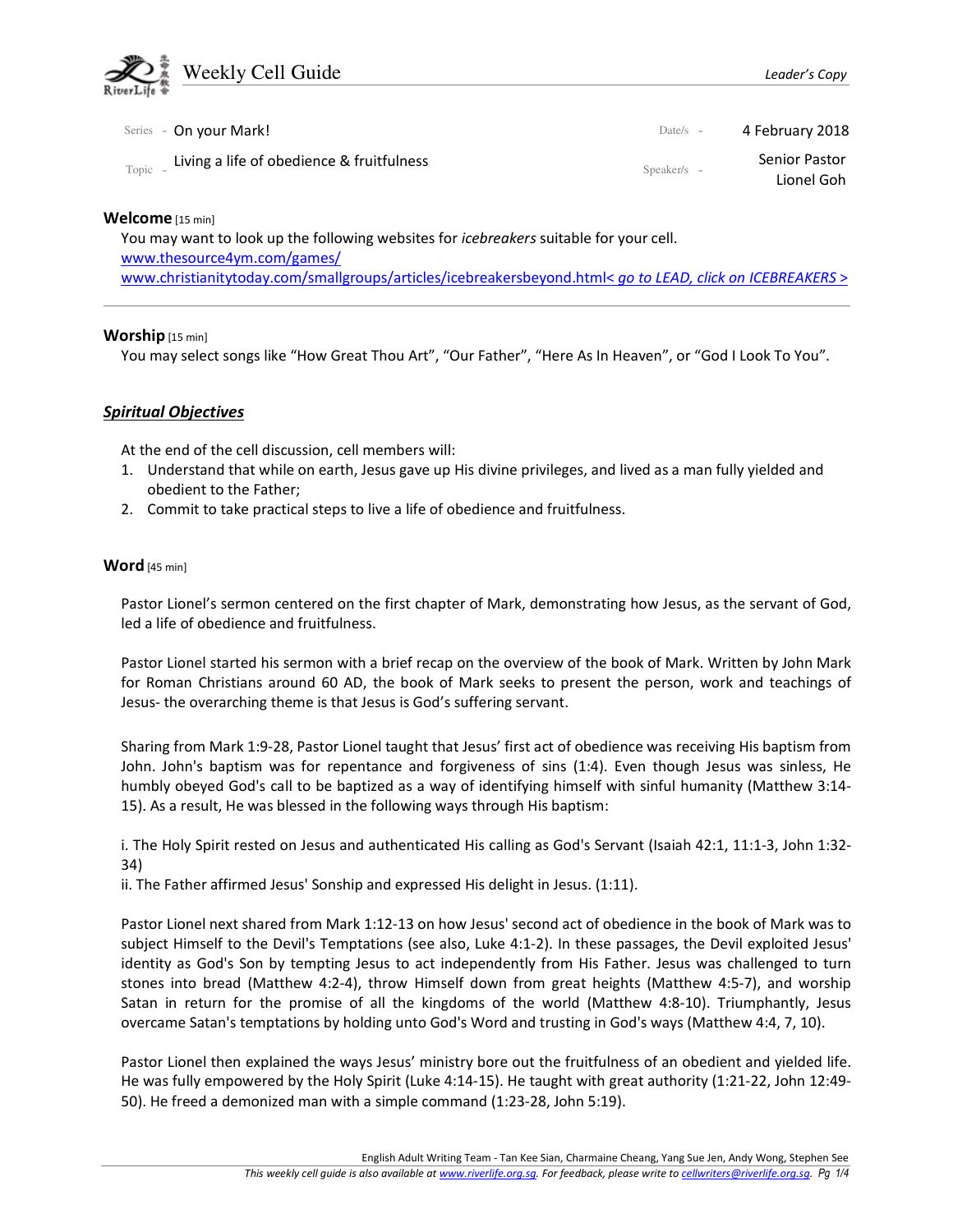

Weekly Cell Guide

Pastor Lionel concluded with the exhortation to consider the example set by our Lord Jesus, who came into our world as God's Suffering Servant. While on earth, Jesus gave up His divine privileges, and lived as a man fully yielded and obedient to the Father. As a result, Jesus was able to live victoriously and minister with great fruitfulness.

As we grow to know our Lord Jesus more and more, may we be inspired to likewise live obedient and fruitful lives!

### Discussion Questions

1. Pastor Lionel shared how the underlying theme of the book of Mark proclaims Jesus as God's suffering servant. Mark 10:45 (NIV) reads, "for even the Son of Man did not come to be served, but to serve, and to give his life as a ransom for many".

How do you think this calling of Jesus fits in with the many other dominant "callings" held out by society, both during Jesus and our times (e.g. that of fame, self-actualization, career success, wealth)? Discuss the stark contrast in values.

[5 min]

Leader's Notes: This is a recap and ice-breaking question for cell members to share how Jesus' calling to be God's suffering servant must have come across as a radical teaching in even in Jesus' times, and may not have been wellreceived; and how it is still countercultural in today's context. Pastor Lionel also referenced a parallel passage in Philippians 2:5-11, which portrays Jesus as the obedient suffering servant. Consider having the cell think through these verses, and discuss how the values therein (e.g. humility, meekness) directly subvert our arrogance, pride, and selfish ambition. These verses are a sobering reminder that Jesus' road to exaltation came by way of the selfemptying of his life for others, and "narrow is the gate that leads to life" (Mark 7:14).

2. Pastor Lionel explained from Mark 1:12-13 how Jesus was Himself not spared from the Devil's Temptations. Yet, Jesus' response to the temptations teaches us exactly how we are to respond when we are likewise tempted with Scripture (Matthew 4:4, 7, 10).

What are some areas your life this current season where in you are being tempted to compromise, and do they resemble any of Jesus' temptations? Can you identify the false promises held out, and what are some specific promises from the Word of God you can fight back with, to help you trust in God's deliverance?

[15 min]

Leader's Notes: A relate question. This question allows members to identify and share deeper about some common areas where they might be tempted in. It bears remembering that Jesus' temptations follow three patterns that are common to all men- the first temptation concerns the lust of the flesh (Matthew 4:3–4), the second temptation concerns the pride of life (Matthew 4:5–7), and the third temptation concerns the lust of the eyes (Matthew 4:8–10).

We can however be encouraged because though there are many temptations that we may fall into, we have a God who will not let us be tempted beyond what we can bear; He will provide a way out (1 Corinthians 10:13). We also have a High Priest who is able to sympathize with us in all our weaknesses and infirmities (Hebrews 4:15), because He was subjected to weakness too.

If time permit, have members share past breakthroughs whereby they successfully resisted/overcame temptation by trusting in God's word. Remembering and honouring the journey of members can edify or build up one another, as we give thanks for God's deliverance.

3. From Mark 1:21-28, we see how Jesus both taught with great authority and ministered in great power. Pastor Lionel expounded further that the key behind Jesus' ministry and teachings was a deep and constant abiding in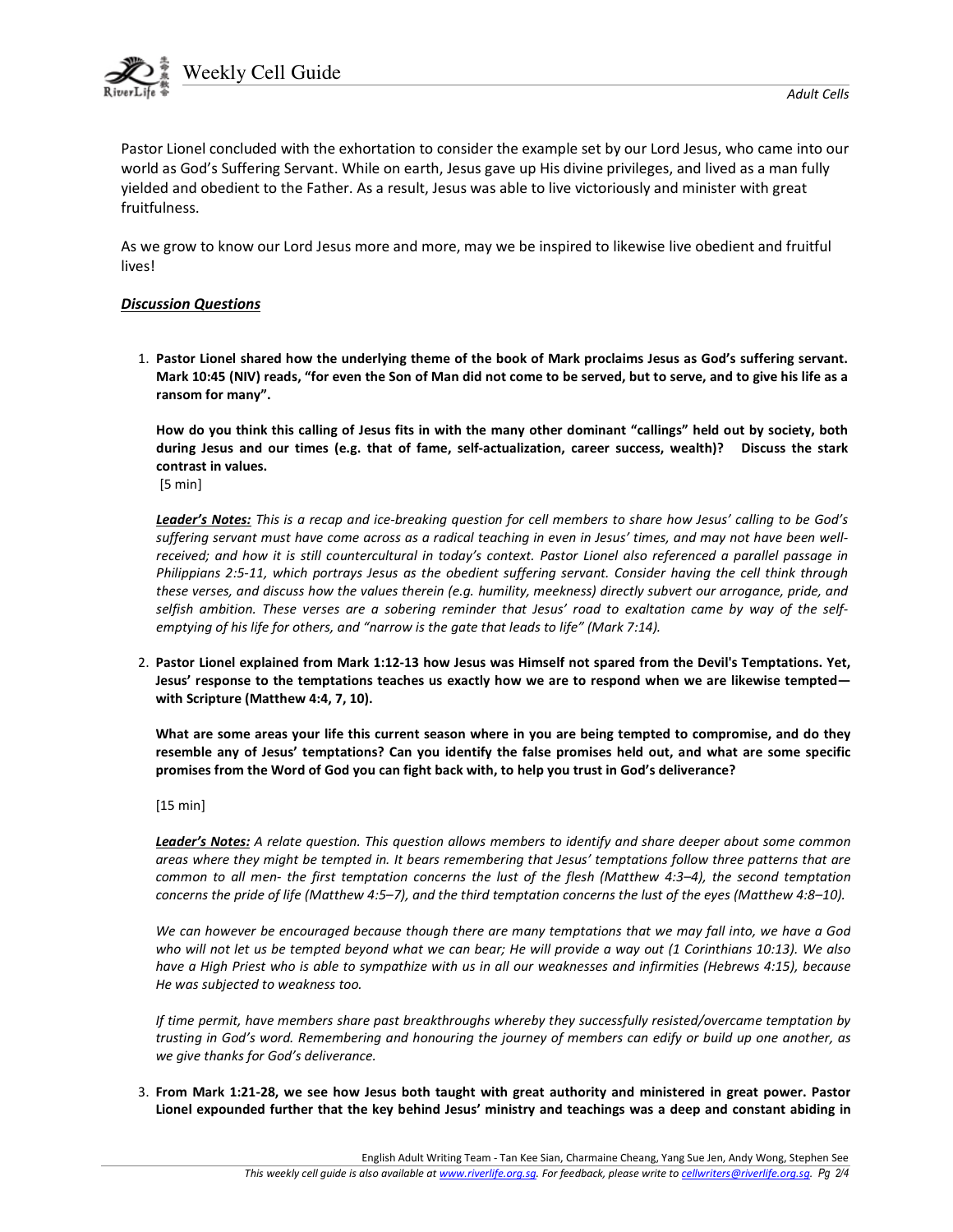

Weekly Cell Guide



God, and He only spoke and did what He heard and saw of the Father.

Meditate on John 15:5 "I am the vine; you are the branches. Whoever abides in me and I in him, he it is that bears much fruit, for apart from me you can do nothing." Take some time to reflect on our personal walk with God. Are we daily abiding in God? Share on areas in our lives where we are still operating independently from God.

[15 min]

Leader's Notes: A reflect question. This question allows members to understand the direct correlation between their daily abiding in God, and their capacity to bear fruit that will last. Have members explore their daily posture of their hearts, and assess their relationship with Jesus in light of this verse. Members are encouraged to do personal reflections and share on areas of their lives where they are currently working on surrendering to and trusting God in faith.

Are we drawing all of our strength from God, or are we striving to be the captain of our lives in accordance with our own works and wisdom? We must understand that without Christ, we are incapable of Christ-like goodness. As Paul says in Romans 7:18, "Nothing good dwells in me, that is, in my flesh." As branches, we will produce fruit as God has intended only if we seek sustenance only from the True Vine.

4. Pastor Lionel concluded that Jesus' selfless life on earth example inspires us to live likewise, so that we can also be obedient and fruitful people. What are some personal steps we can take to live in obedience and fruitfulness today?

[10 min]

Leader's Notes: This is a response question.

Have members brainstorm concrete and practical ways they can adopt to walk in greater obedience and fruitfulness, and to which they can personally commit to. The sermon outline provides some suggestions as follows:

- a. Submit to Jesus' Lordship daily. Stay connected with Him consciously (John 15:5).
- b. Whenever you face a problem or situation, pray and ask God for guidance and help (Phil 4:6-7).
- c. Learn to hear from Him. Evaluate that prompting in the light of God's Word.
- d. When you sense the prompting is from God, simply obey it and leave the result to God.

Leaders may get members to break into small groups to share more and if time permits and to pray for one another for specific action steps that they can commit to.

# Works [10 min]

Let's pray:

1. We will imitate the godly example of Lord Jesus to live a life of obedience and servanthood.

# **Announcements**

# 1. Unlocking the Gospel of Mark Part 2

Sun, 11 Feb| 2.30pm – 4.30pm|Victory Chapel You can register online at https://goo.gl/4gVbPU

# 2. Alpha Course

Suns, 4 Mar – 20 May | 2pm – 4pm | Faith Chapel Register online at http://bit.ly/rlcalpha. Lunch served at 1.15pm, Atrium. For enquiries, please contact Moses Sho at 65114146 or email him at mosessho@riverlife.org.sg

# 3. Precept Bible Study

40-MIN STUDY | JESUS: EXPERIENCING HIS TOUCH (MARK 1-6) Course Dates: 13, 20, 27 Mar & 3, 10, 17 Apr (Weekly) Please register by 25 Feb